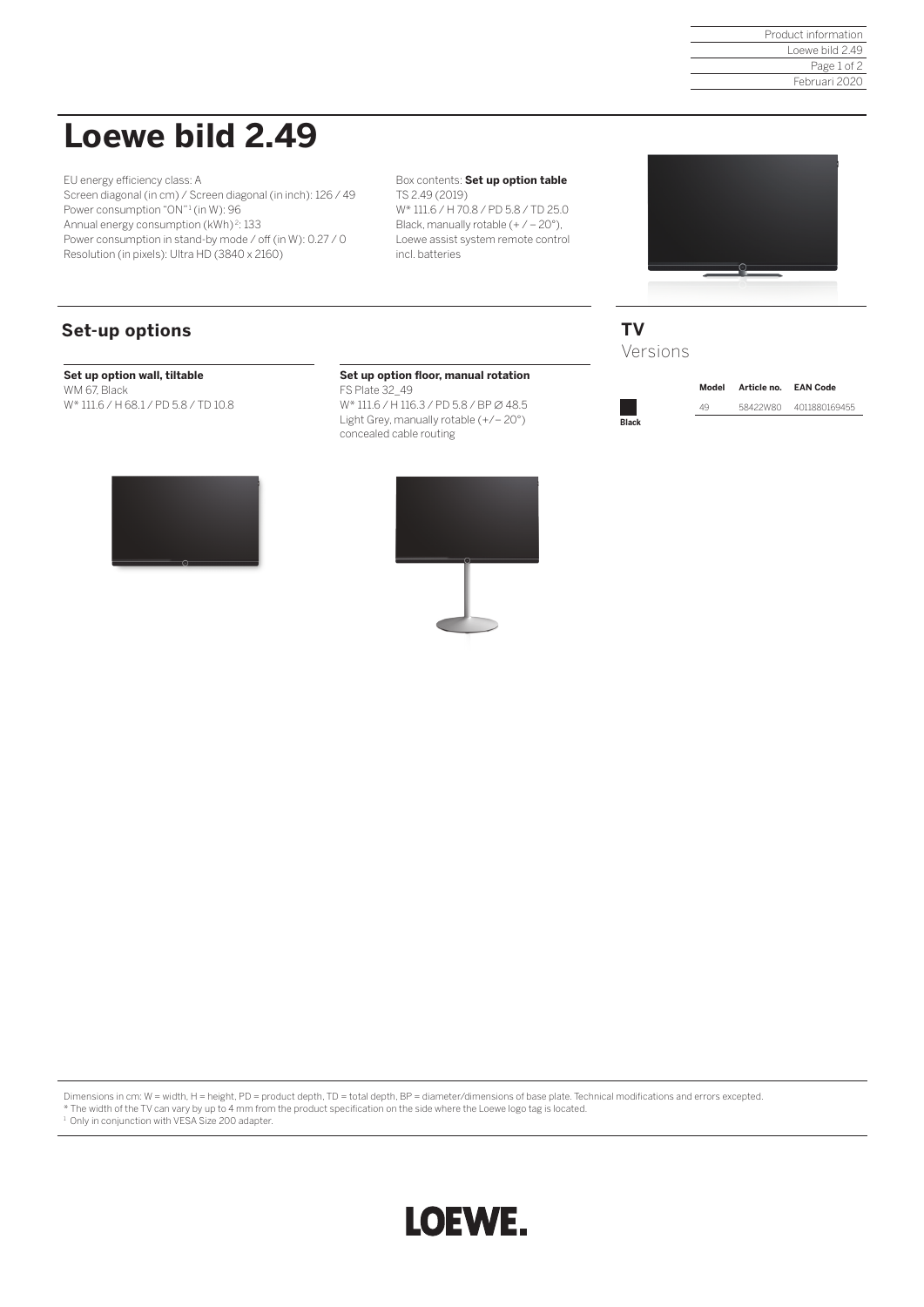### **Technical information**

Loewe bild 2 **49** 

| Image+ (Image)                                                                                    |                                                  |
|---------------------------------------------------------------------------------------------------|--------------------------------------------------|
| Resolution (in pixels)                                                                            | Ultra HD (3840 x 2160)                           |
| Display technology                                                                                | LCD with E-LED-Backlight                         |
| Screen diagonal (in cm/inch) / Response time (in ms)                                              | 126/49/8                                         |
| Peak luminance (in cd/m <sup>2</sup> ) / Viewing angle (horizontal/vertical)                      | 500/178°                                         |
| Ultra HD Super Resolution Scaling / Image+ Active / 24 p motion picture display                   | $\bullet/\bullet/\bullet$                        |
| Video auto-dimming (VBD+) / Interior auto-dimming (OPC) / Home Mode                               | $\bullet/\bullet/\bullet$                        |
| Digital+ (Television Standards)                                                                   |                                                  |
| DVB-T2 <sup>1</sup> , -C, S2 / Multi / Unicable / Dual Channel                                    | $\bullet$ / $\bullet$ / $\bullet$ / $\leftarrow$ |
| Sat-IP / DVB-C to IP                                                                              | $\bullet/\bullet$                                |
| MPEG / MPEG2 / MPEG4 (H.264) / HEVC (H.265)                                                       | $\bullet$ / $\bullet$ / $\bullet$ / $\bullet$    |
| DVB-Radio                                                                                         | $\bullet$                                        |
| Sound <sup>+</sup> (Audio)                                                                        |                                                  |
| Output in W (sine / music)                                                                        | $2 \times 10 / 2 \times 20$                      |
| Acoustic speaker concept                                                                          | 2-way stereo (Guided Wave)                       |
| Mimi Defined™ (integrated sound personalization)                                                  | $\bullet$                                        |
| 5.1 multichannel decoder / Digital audio link                                                     | $\circ$ / $-$                                    |
| Dolby Digital/ Dolby Digital Plus                                                                 | $\bullet/-$                                      |
| Individual bass and treble control / Loudness                                                     | $\bullet/\bullet$                                |
| Automatic Volume Control (AVC)                                                                    | $\bullet$                                        |
| Audio out available: variable / fixed / Subwoofer                                                 | $\bullet/\bullet/\bullet$                        |
| Assist+ (Operation)                                                                               |                                                  |
| Loewe os / Home Screen (incl. favorites)                                                          | $\bullet$ / $\bullet$                            |
| Loewe app (Android / iOS)                                                                         | $\bullet$ / $\bullet$                            |
| HDR formats (Dolby Vision / HDR 10 / HLG)                                                         | $-$ / $\bullet$ / $\bullet$                      |
| Electronic Program Guide / EPG Keyword Search                                                     | ٠                                                |
| MediaText (HbbTV) / Videotext                                                                     | $\bullet/\bullet$                                |
| Menu languages <sup>2</sup> / Context Related Help                                                | $\bullet$ / $\bullet$                            |
| Parental Lock / Automatic turn-off / Timer<br>Instant Channel Zapping / Quick Start Mode          | $\bullet/\bullet/\bullet$                        |
|                                                                                                   | $-$ / $\bullet$                                  |
| Individual channel lists incl. AV and radio                                                       | 6,000                                            |
| Digital Link HD (CEC)<br>PIP (AV) <sup>3</sup> / Full PIP / Split screen TV : Video text          | $\bullet$<br>$\bullet/-/\bullet$                 |
| MediaUpdate (via USB / Internet)                                                                  | $\bullet$ / $\bullet$                            |
| Hotel Mode                                                                                        | $\bullet$                                        |
| Media+ (Multimedia functions)                                                                     |                                                  |
| DR+ / storage capacity in GB / USB recording (with DR+: USB-Archives)                             | $-/-/$ $\bullet$                                 |
| DR+ Streaming server / client / Follow-Me                                                         | $o^4/$ $\bullet/$ $\bullet$                      |
| Multi Recording / Mobile Recording / Radio Recording                                              | $-$ / $o4$ / $o4$                                |
| Photo player / Music player / Video player (via Home network and USB incl. Ultra HD)              | $\bullet/\bullet/\bullet$                        |
| Digital Media Renderer (incl. Ultra HD) / Bluetooth Music Player                                  | $\bullet/\bullet$                                |
| Internet Apps (MediaNet) / Internet Browser / Internet radio (incl. search function)              | $\bullet/\bullet/\bullet$                        |
| Connectivity <sup>+</sup> (Connectors)                                                            |                                                  |
| HDMI with HDCP 2.2                                                                                | $2(2 \times 2.0 b)$                              |
| LAN network connection / integrated WLAN                                                          | $\bullet$ / $\bullet$                            |
| Common Interface Plus (CI+) <sup>5</sup>                                                          |                                                  |
| Home Control Interface IP / Home Control Interface RS232 / IR-Link <sup>6</sup>                   | $\bullet/\bullet/\bullet$                        |
| Digital Audio-Out (cinch)                                                                         | $-$ / $\bullet$                                  |
| Analogue Audio-Out (L/R) / Headphone (jack 3.5 mm)                                                | $\bullet$ /—                                     |
| Micro-AV (Center In)                                                                              |                                                  |
| <b>USB</b>                                                                                        | $1 \times 3.0$                                   |
| <b>Bluetooth Connection</b>                                                                       | ٠                                                |
| Screen Mirroring (Miracast)                                                                       | $\bullet$ 10                                     |
| <b>Environment</b>                                                                                |                                                  |
| EU energy efficiency class (Energy Class A++ to E) / Annual energy consumption (kWh) <sup>7</sup> | A / 133                                          |
| Power consumption in stand-by mode / off (in W)                                                   | 0,27/0                                           |
| Power consumption "ON" <sup>8</sup> (in W) / Peak luminance ratio in %                            | 96/97                                            |
| Mercury content in mg / contains lead <sup>9</sup>                                                | 0.0 / traces                                     |
| <b>Miscellaneous</b>                                                                              |                                                  |
| Weight in kg                                                                                      | 16.3                                             |
| Power switch / Mains voltages                                                                     | $\bullet$ /220 - 240 V, 50 / 60 Hz               |
| VDE-safety standard (inspection seal)                                                             | $\bullet$                                        |
|                                                                                                   |                                                  |
|                                                                                                   |                                                  |

● = included/installed o = upgradeable/optional<br>1 The reception of DVB-T2 programmes is available in selected countries.<br><sup>2</sup> D-GB-F-I-E-NL-CZ-GR-PL-H-FIN-SLO-SK-TR-S-DK-P-RUS-N

<sup>3</sup> AV-PIP is only available in combination with DVB-T/C/S.

<sup>4</sup> Available via optional feature upgrade. 5 CI Plus is backwards compatible with CI. Functionality is dependent on module availability from the supplier.

6 Only in conjunction with a corresponding adapter and selected devices (RC5, 36 kHz), to be ordered separately.

7 On the basis of four hours of operation per day, 365 days a year. Actual energy consumption depends on the purpose for which the TV is used. <sup>8</sup> To EN 62087 : 2012.

9 Traces may occasionally be found in electronic components

(in compliance with the recast European RoHS directive). 10 Available via free software update.